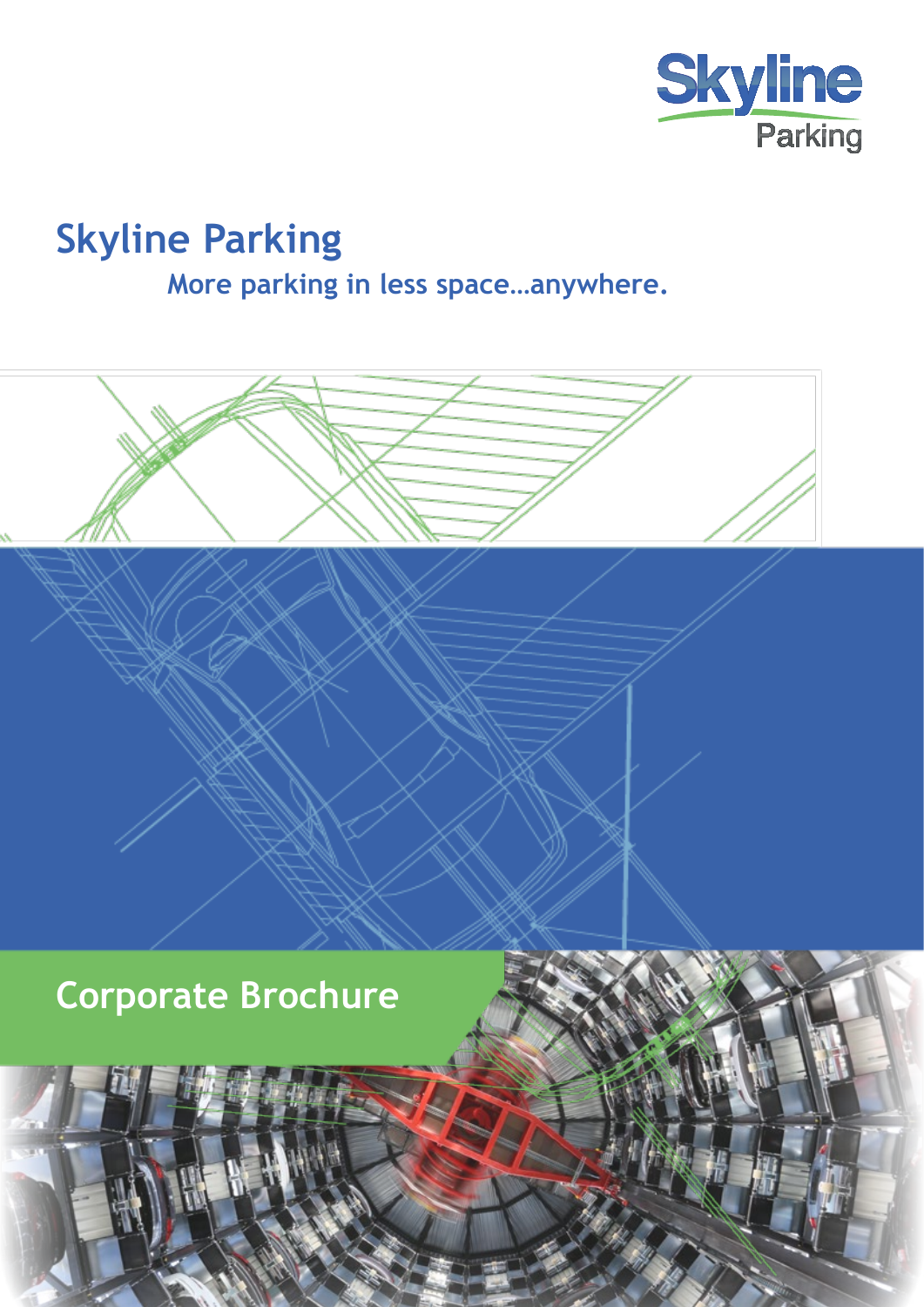

## **What is Automated Parking?**

**Automated Parking is best described as mechanical valet parking where the driver exits the car and it is parked automatically without needing to drive to a parking space or use a valet.** 

## **How Automated Parking Systems (APS) work**

#### **1. Entry and Scanning**

The car is driven into a secure and well lit entry lobby. The driver locks the car, exits the lobby taking his/her parking ticket and leaves.

The system scans the vehicle with laser sensors. The system software matches the size of the vehicle to an available space (maximizing parking density).

#### **3. Retrieval**

To retrieve a car, the driver enters his/her parking ticket into a kiosk and gets informed about the lobby in which he/she can collect the car. The mechanical shuttle picks up the car from the parking space and delivers it to the designated exit lobby already oriented to drive out. Automatic doors open and the driver picks up his/her car and drives away.

Skyline Parking



#### **2. Parking**

The car is automatically transported by a mechanical shuttle to the designated parking position.



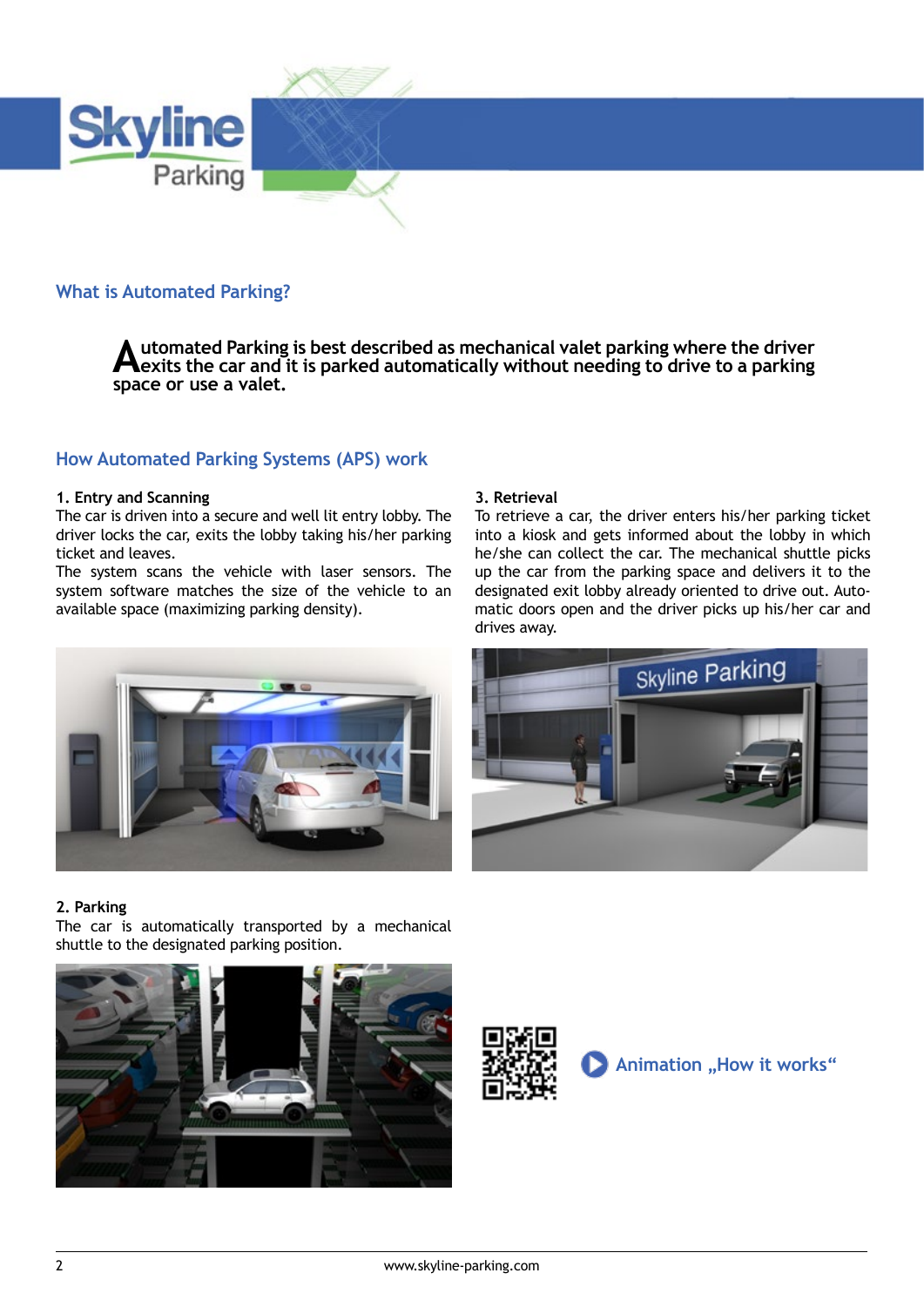

## **Benefits of Automated Parking Systems**

#### **1. Space Efficiency**

Compared to conventional parking facilities, APS require much less area and volume to park an equivalent number of cars. Skyline Parking systems include the capability to measure the car in three dimensions, allowing the system to choose the smallest available parking space for the car. Skyline APS save up to 50% of building volume compared to conventional parking by eliminating the requirement for large parking spaces to allow for pedestrian access, opening car doors, vehicle ramps, circulation routes, walkways, stairs, passenger lifts etc.

#### **2. Design Flexibility**

The application possibilities for a Skyline APS are virtually unlimited: above ground, underground, freestanding, under building or integrated into existing buildings. They can create parking in spaces where conventional parking is impossible or impractical, such as very narrow or irregularly-shaped areas. A plot measuring just 22 x 22 metres enables the construction of a Skyline APS with up to 200 parking spaces.

#### **3. Sustainability**

Skyline APS reduce the CO<sub>2</sub> emissions by at least 80% as they eliminate the need for cars to circle, idle and search for parking spaces. Furthermore, the environmental benefits of Skyline APS start in the construction phase by requiring less building materials, much less excavation volume, shorter construction times and reduced construction disruption and traffic congestion.

## **4. Security and Speed**

Vehicles park in 80% less time than conventional parking, as there is no manoeuvring or looking for parking spaces required. Cars and their contents are protected from damage, theft and vandalism as no one drives or has access to them once they enter the car parking. Clients keep their keys and the car is locked at all times.



#### **5. Efficiency and Economy**

In many locations, Skyline APS can be the most economical or only possible construction choice as well as the most profitable choice from the owner perspective. Reduced development costs, increased parking density, lower energy costs and utilization of lower valued land or building underground are just a few of the ways that APS can help you achieve ROIs up to 12%.

| <b>Skyline Features</b> |  |
|-------------------------|--|
|                         |  |

| Fast Parking & Retrieval Time        | < 60 sec = fastest APS technology on the market due to<br>conveyor belts                                                                                                                      |
|--------------------------------------|-----------------------------------------------------------------------------------------------------------------------------------------------------------------------------------------------|
| <b>Reliability &amp; Maintenance</b> | Primarily COTS (commercial off-the-shelf) components<br>High mechanical, heat & humidity tolerances<br>Field-proven over +20 years                                                            |
| <b>Space Efficiency</b>              | Multi-sized (length, width & height) parking spaces to<br>maximize space efficiency<br>Reduced building height due to lower ceiling heights in<br>the parking area (no human access required) |
| Ease of Use                          | Large, bright and secure car entry/exit lobbies<br>Easy to use driver interface                                                                                                               |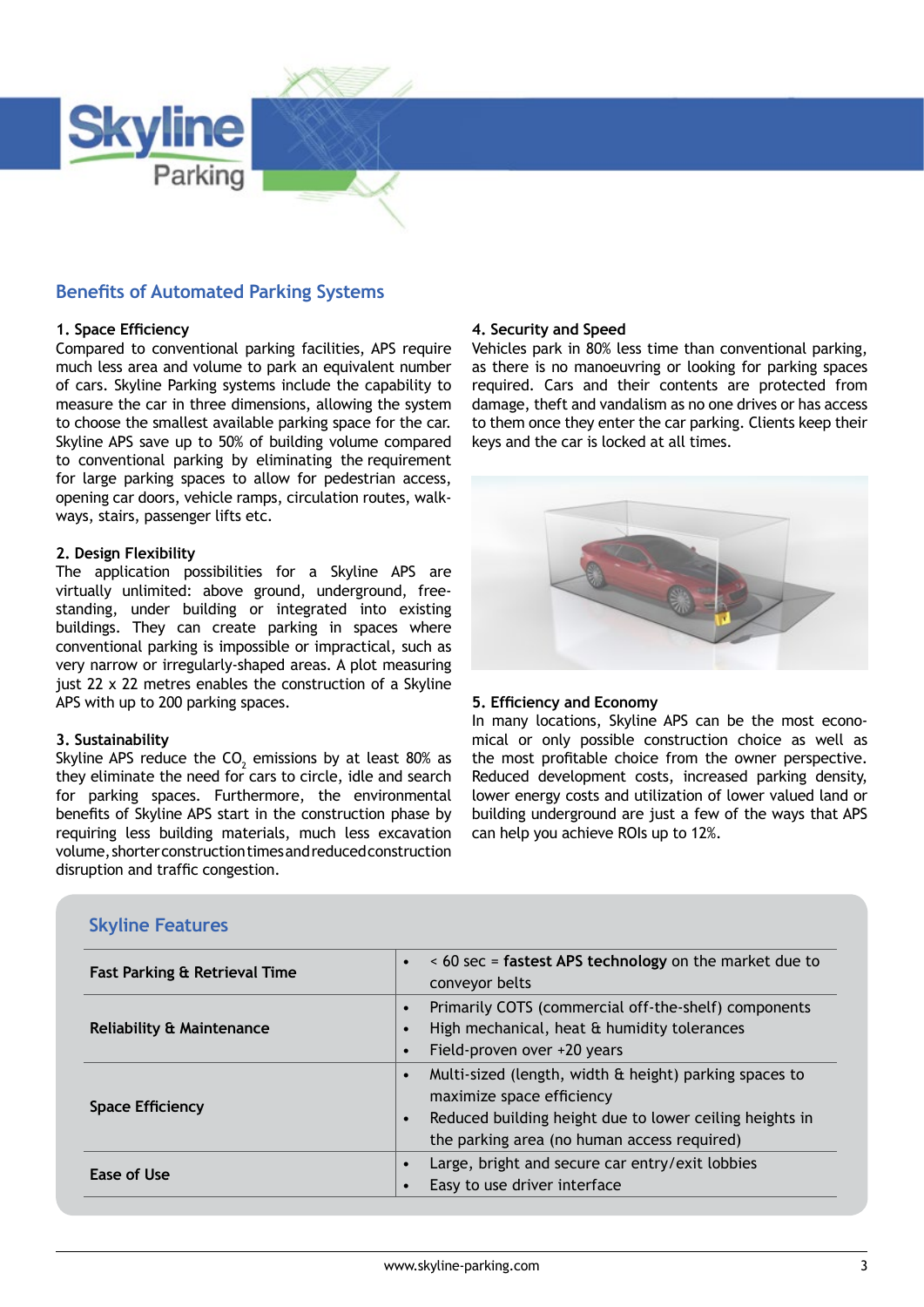

## **Product Range**

We utilize *two very flexible designs:* 

the **Skyline T ("Tower")-Park** for freestanding applications and the **Skyline L- ("Lateral")** for applications requiring customized or irregular facility shapes.

### **Skyline T-Park**

The Skyline T-Park provides parking for up to 200 cars in a footprint of just 22m x 22m. With 16 parking spaces per level, and 5 to 13 levels, the Skyline T-Park is an extremely space-efficient and adaptable parking solution. Up to eight entry and exit lobbies on different sides and different levels allow for superior ease of use for customers and optimum traffic patterns. Whether configured as a single tower or multiple towers clustered together, the Skyline T-Park is ideal for providing the most parking spaces in a very small area and volume.

- Freestanding tower for above or below ground
- Car retrieval times of under 60 seconds
- Double the density of conventional parking
- Up to 200 parking spaces capacity in a 22m x 22m footprint
- Secure & spacious vehicle lobbies
- Between 5 and 13 parking levels
- Up to eight entry/exit lobbies







## **Animation ..Scope of Products**"

### **Skyline L-Park**

The Skyline L-Park allows you to put parking in otherwise impractical places as inside or under existing buildings or in narrow or irregularly-shaped spaces. Offering the most versatile and flexible design, the L-Park is scalable in three dimensions with parking spaces arranged either sideby-side or head-to-tail (laterally) to meet varying space requirements. The Skyline L-Park is the parking solution that fits where others can't.

- Highly flexible configuration
- For use above, under or inside new or existing structures
- Car retrieval times of under 60 seconds
- For 60 to several thousand cars per installation
- Adapt the parking layout to suit your building
- Secure & spacious parking lobbies
- Double the density of conventional parking



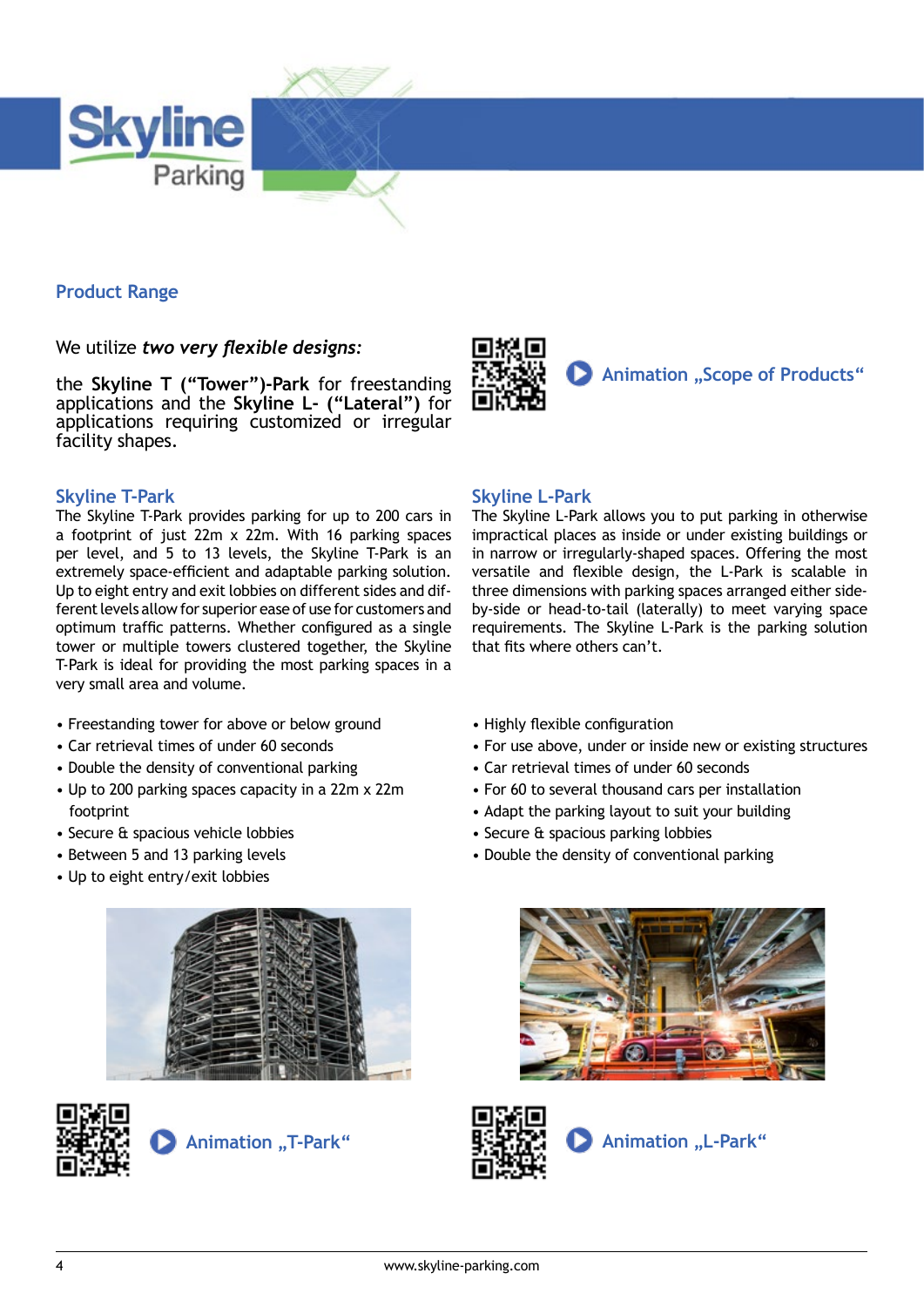

## **Applications**



Find more information about possible applications in our specific fact sheets – contact us: info@skyline-parking.com.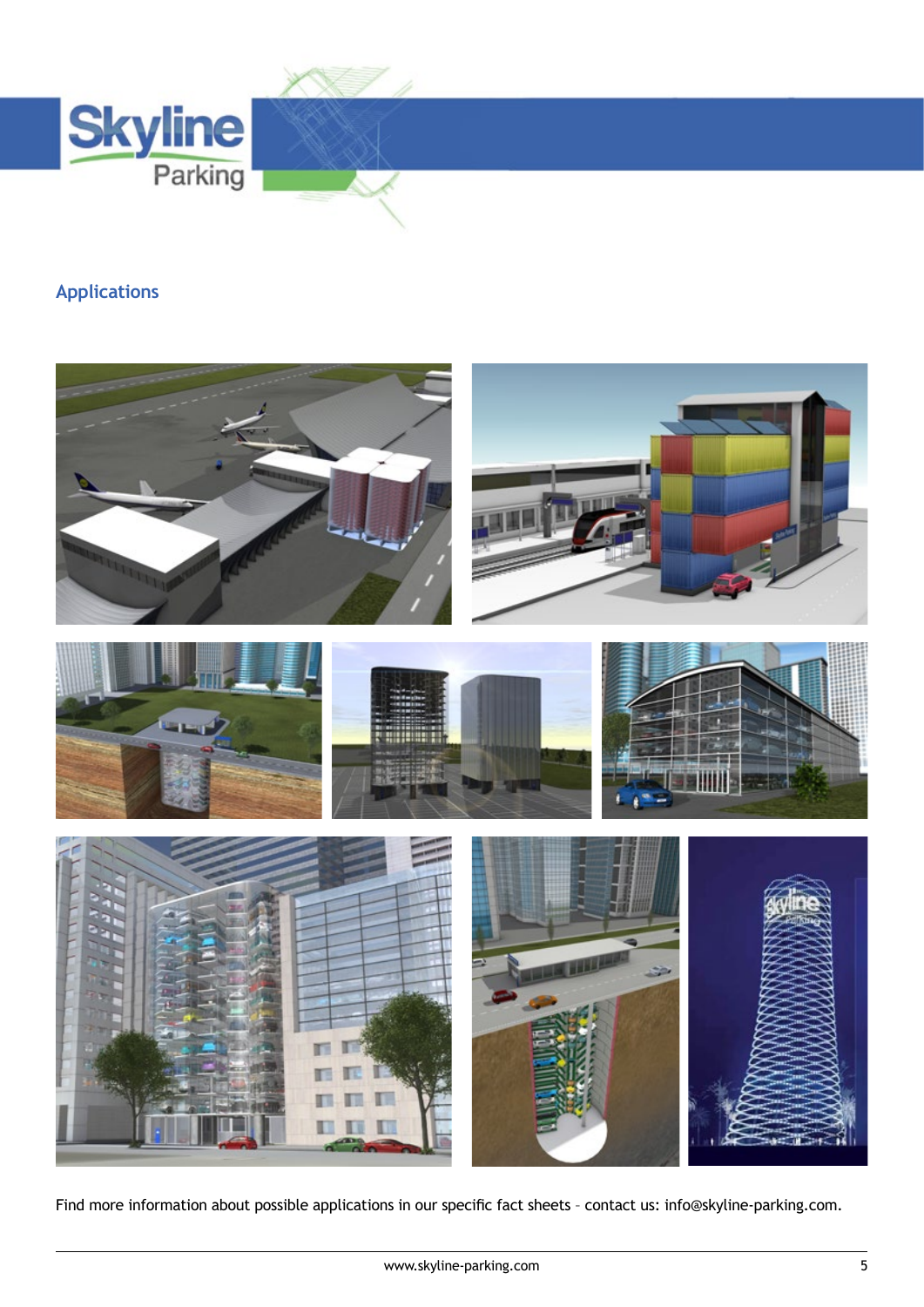

## **References**





*AZW Zürich, Switzerland Parking & Storage Space for a Car Dealership*









*City Parking Schaffhausen, Switzerland The only public Automated Parking System in Switzerland*



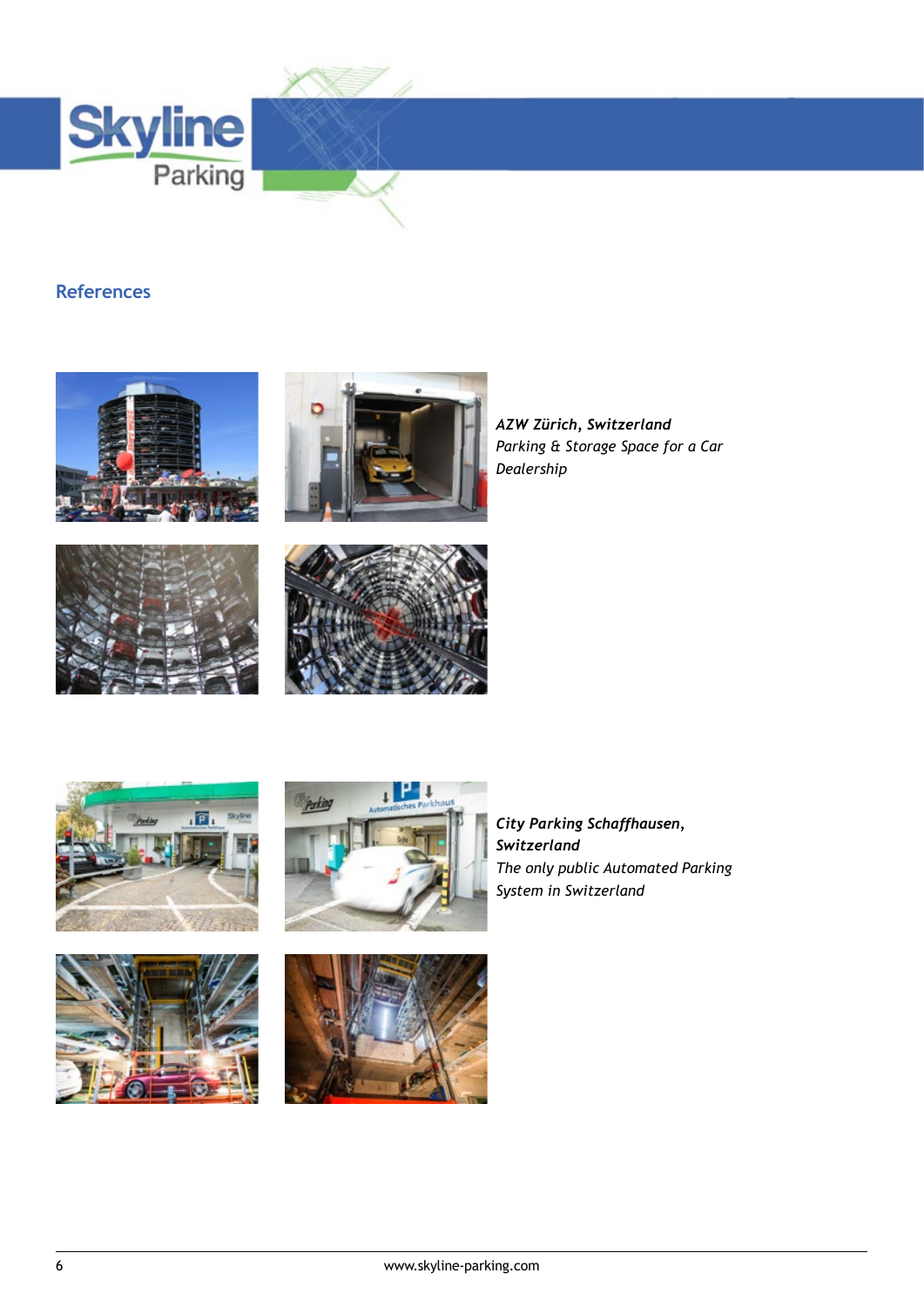

## **Skyline Parking Core Values**

Headquartered in Winterthur Switzerland, Skyline Parking AG designs and delivers state-of-the-art Automated Parking Systems for 60 to several thousand cars. Providing automated parking solutions is our focus and our only business.

Our goal is to deliver the best possible parking solutions in terms of **reliability, performance and user satisfaction**.

Skyline employees orient themselves on the three corporate values of **innovation, value creation and sustainability**.

#### **Innovation**

We endeavor to deliver the most efficient, reliable and user friendly automated parking systems in the industry through innovative product and service solutions. Our unique design features and continued investment in product design demonstrates our passion and devotion for engineering excellence in automated parking solutions.



#### **Value Creation**

We aim to exceed the expectations of our clients in everything we do - from the first sales contact to the customer handover of an APS project and ongoing maintenance and customer support.



#### **Sustainability**

We are committed to providing best in industry sustainable APS solutions. We are constantly improving and developing sustainable automated car parking solutions. Our vision is to be good corporate citizens and environmentally responsible individuals in everything we do.